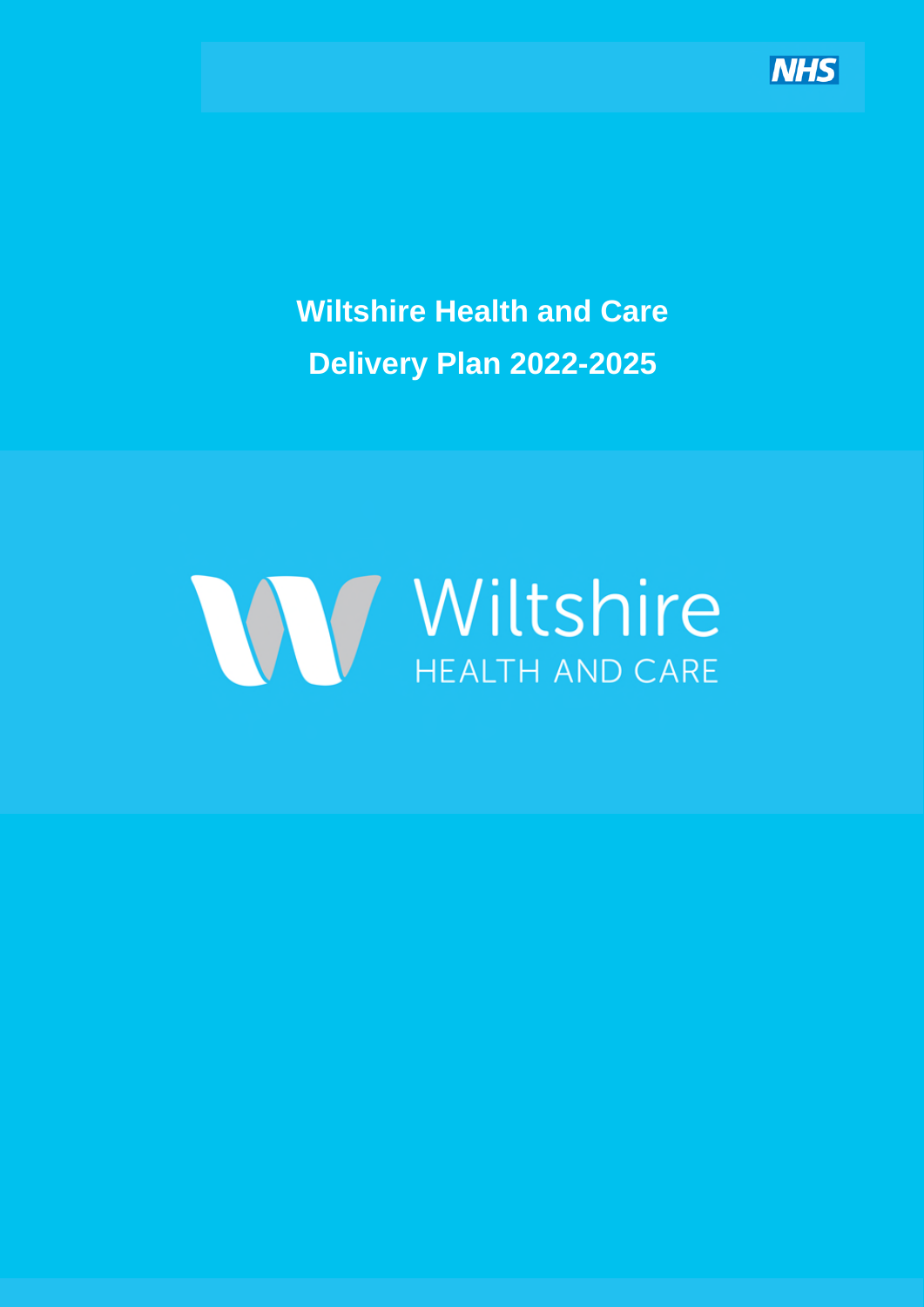WHC Delivery Plan 2022-2025 Final





# **Wiltshire Health and Care Delivery Plan: 2022-2025**

| Type of<br>objective key: | An objective from 2021/22 that will continue into 2022/23 (and potentially beyond).       |
|---------------------------|-------------------------------------------------------------------------------------------|
|                           | A new objective to be delivered as part of pre-existing services/business activities.     |
|                           | A new objective to support delivery of the BSW programme of work/ national requirements.  |
|                           | An objective to test or scope a new idea. It would require additional funding to deliver. |
|                           | An objective linked to sustainability                                                     |

| $\vert$ # | Objectives <sup>1</sup> | Lead | <b>Type</b> | 2022-2023 |  | $2023 - 2024$ 24- |  | 25 | <b>Objective KPI</b> |  |
|-----------|-------------------------|------|-------------|-----------|--|-------------------|--|----|----------------------|--|
|           |                         |      |             |           |  |                   |  |    |                      |  |
|           |                         |      |             |           |  |                   |  |    |                      |  |
|           |                         |      |             |           |  |                   |  |    |                      |  |

#### **A COMPREHENSIVE COMMUNITY BASED MODEL OF CARE**

We are building a comprehensive model of care centred around communities in Wiltshire. This is part of an overarching model of care that has been developed across the Bath and North East Somerset, Swindon and Wiltshire area and also delivers on the NHS Long Term Plan. Building this model of care means both addressing historic gaps in services and developing new approaches. The model of care is centred on having strong and well-resourced core teams based in local geographies, recognising that creating multiple separate service teams does not suit the geography of Wiltshire. This integrated approach, with all elements of the care model linking with each other, reduces duplication and 'hand offs' between teams. This means our specialist teams work closely with core teams, our Urgent Community Response is able to link back into planned services seamlessly and new hospital at home services become an integrated part of this approach.

| 1.  | Hospital at Home: establish new model<br>and implement first wards                                                                                     | <b>Chief Operating Officer</b><br>(Lisa Hodgson)                               |                      |  | Detailed model agreed in Q1<br>Resource plan / agreed investment in Q1<br>Initial Phased implementation of national specification Q2 onwards.                                                                                                                                                                                                                                                                                                                                                                                                                                       |
|-----|--------------------------------------------------------------------------------------------------------------------------------------------------------|--------------------------------------------------------------------------------|----------------------|--|-------------------------------------------------------------------------------------------------------------------------------------------------------------------------------------------------------------------------------------------------------------------------------------------------------------------------------------------------------------------------------------------------------------------------------------------------------------------------------------------------------------------------------------------------------------------------------------|
| 2.  | New model to support Long Term<br><b>Conditions with Priority Caseload MDTs</b>                                                                        | Head of Operations -<br>Long Term<br>Conditions/MSK<br>(Carol Langley Johnson) |                      |  | Detailed design by Q1<br>Implementation from Q2<br>Assessing and using digital tools<br>Long term condition management supported by focus on population health<br>data and analysis                                                                                                                                                                                                                                                                                                                                                                                                 |
| 3.  | Home First: capacity boost                                                                                                                             | Head of Operations -<br><b>Community Teams</b><br>(Heather Kahler)             | 漛                    |  | Demand / capacity system modelling available Q1<br>Agree system investment Q1<br>Scope potential for Band 4 roles in HF pathway Q1<br>Implementation from Q2                                                                                                                                                                                                                                                                                                                                                                                                                        |
| 4.  | Improve outpatient services and reduce<br>waiting times for longest waiting services<br>(Orthopaedic Interface Service, MSK,<br>Diabetes and Podiatry) | Head of Operations -<br>Long Term<br>Conditions/MSK<br>(Carol Langley Johnson) |                      |  | Expand use of Patient Initiated Follow Ups (PIFU)<br>Reduce waiting times in longest waiting services<br>Release capacity to ensure patients can access services as and when<br>required.<br>Reform patient communication<br>Continue to embed virtual appointments<br>Improve accuracy of waiting list data<br>Make processes paper light                                                                                                                                                                                                                                          |
| 5.  | <b>BSW Urgent Care Strategy: clarify future</b><br>role of MIUs                                                                                        | Chief Operating Officer<br>(Lisa Hodgson)                                      | $\blacktriangleleft$ |  | Model agreed by end of Q1<br>Necesssary implementation plan in place Q3                                                                                                                                                                                                                                                                                                                                                                                                                                                                                                             |
| 6.  | Establish new model for 'in reach' to<br>acute sites to support discharge                                                                              | <b>Chief Operating Officer</b><br>(Lisa Hodgson)                               | 誉                    |  | Proposal for new model agreed with commissioner in Q1<br>Implementation Q2                                                                                                                                                                                                                                                                                                                                                                                                                                                                                                          |
| 7.  | <b>Address remaining historic</b><br>commissioning gaps in services:<br>Respiratory / Oxygen<br>Stroke rehabilitation                                  | <b>Chief Operating Officer</b><br>(Lisa Hodgson)                               | $\blacktriangleleft$ |  | Work with commissioners to quantify and develop options for addressing<br>opportunities by Q2                                                                                                                                                                                                                                                                                                                                                                                                                                                                                       |
| 8.  | Meeting the health needs of people with a<br>Learning Disability and/or Autism in<br>Wiltshire                                                         | <b>Team Manager</b><br><b>CTPLD</b><br>(Reuben Collings)                       |                      |  | Work with Integrated Care Board to develop a service specification to<br>include working with autistic people<br>Engagement with LeDeR reviews and quality assurance process with<br>learning in action<br>Clear restraint reduction policy and pathway for Community Team for<br>People with Learning Disabilities<br>Achieve better understanding across WHC team of working with people<br>with a learning disability and/or autism by embedding the learning from the<br>Oliver McGowan mandatory training trial<br>Ensure service offer supported by IT and estates by Q2 2023 |
| 9.  | Develop an offer for further integration at<br>neighbourhood with Primary Care<br><b>Networks</b>                                                      | <b>Managing Director</b><br>(Douglas Blair)                                    |                      |  | Written framework setting out integration options in Q2<br>Discuss and agree level of interest with each PCN by end of Q3                                                                                                                                                                                                                                                                                                                                                                                                                                                           |
| 10. | Establish new heart failure service                                                                                                                    | Head of Operations -<br>Long Term<br>Conditions/MSK<br>(Carol Langley Johnson) | $\blacktriangleleft$ |  | Implement commissioned service in phases throughout 2022-23:<br>Q1: Transfer of South Wiltshire caseload and establish services in South.<br>Establish activity dashboard and reporting.<br>Q2&3: Complete recruitment and develop model into North and West<br>Wiltshire with integrated pathways with associated acute teams. Develop<br>ambulatory monitoring model.<br>Q3&4: Develop rehabilitation approach and offer.                                                                                                                                                         |
| 11. | Complete implementation of overnight<br>nursing                                                                                                        | <b>Chief Operating Officer</b><br>(Lisa Hodgson)                               |                      |  | Continue to recruit and establish full service by Q2                                                                                                                                                                                                                                                                                                                                                                                                                                                                                                                                |
| 12. | Participate in implementation of new model<br>for Pathway 2 beds in nursing homes                                                                      | <b>Chief Operating Officer</b><br>(Lisa Hodgson)                               |                      |  | Establish requirements by Q2<br>Establish change Q4                                                                                                                                                                                                                                                                                                                                                                                                                                                                                                                                 |
| 13. | Introduce consistent senior clinical model<br>for inpatient services                                                                                   | <b>Chief Operating Officer</b><br>(Lisa Hodgson)                               |                      |  | Review of requirements complete in Q2<br>Implementation of change in Q3 and 4.                                                                                                                                                                                                                                                                                                                                                                                                                                                                                                      |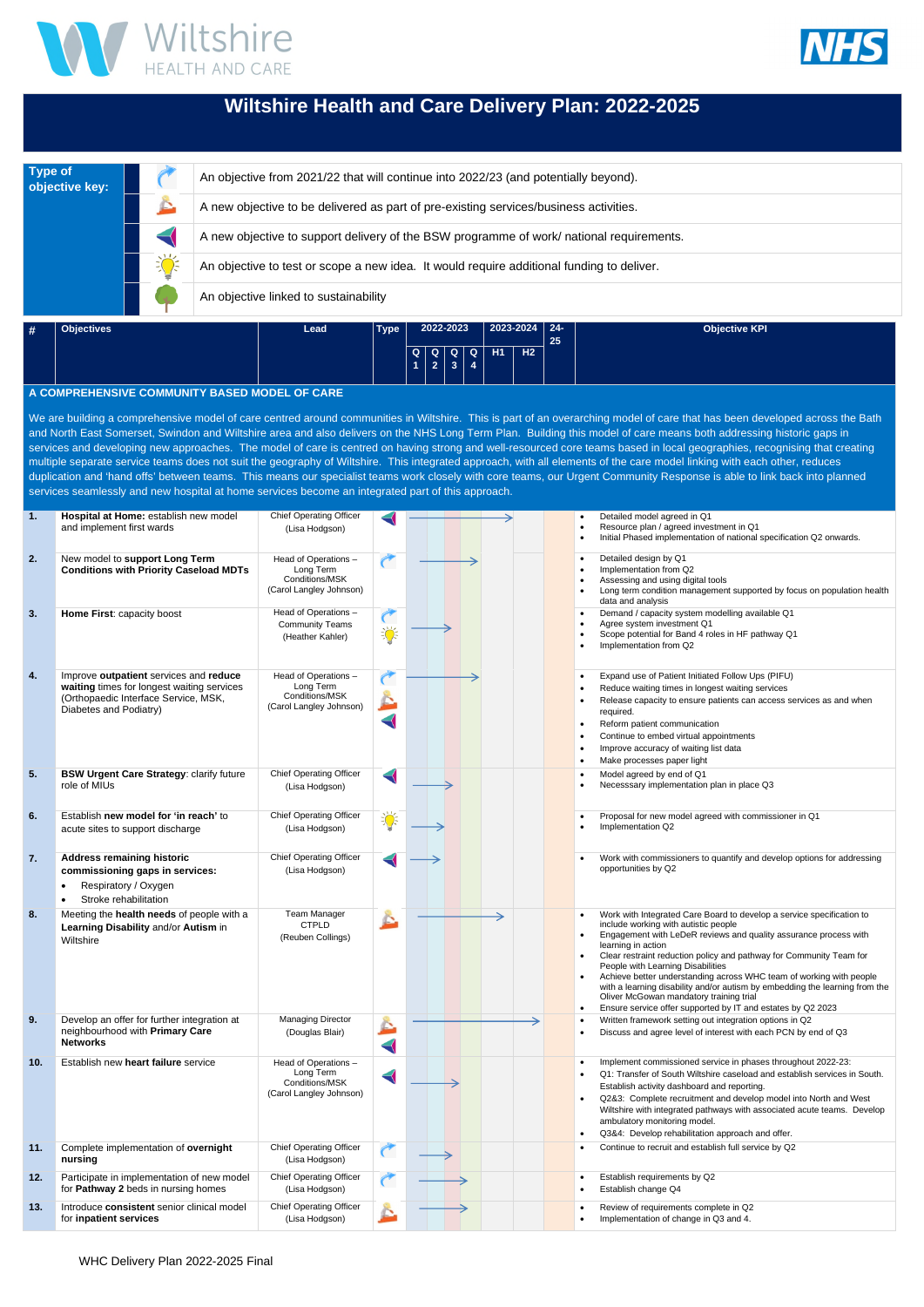WHC Delivery Plan 2022-2025 Final





| #   | <b>Objectives</b>                                                                                                                                                                                                                                                                                                                                                                                                  | 2023-2024<br><b>Type</b><br>2022-2023<br>Lead |  |                               | $24 -$<br>25 | <b>Objective KPI</b>                                      |                               |    |                |  |                                                                                                                                                                                                                                                                                                                                                                                                                                                                                         |  |  |
|-----|--------------------------------------------------------------------------------------------------------------------------------------------------------------------------------------------------------------------------------------------------------------------------------------------------------------------------------------------------------------------------------------------------------------------|-----------------------------------------------|--|-------------------------------|--------------|-----------------------------------------------------------|-------------------------------|----|----------------|--|-----------------------------------------------------------------------------------------------------------------------------------------------------------------------------------------------------------------------------------------------------------------------------------------------------------------------------------------------------------------------------------------------------------------------------------------------------------------------------------------|--|--|
|     |                                                                                                                                                                                                                                                                                                                                                                                                                    |                                               |  | $\mathbf Q$<br>$\overline{1}$ |              | $\begin{array}{c c}\n\hline\nQ & Q \\ 2 & 3\n\end{array}$ | $\mathbf Q$<br>$\overline{4}$ | H1 | H <sub>2</sub> |  |                                                                                                                                                                                                                                                                                                                                                                                                                                                                                         |  |  |
|     | <b>WILTSHIRE HEALTH AND CARE PEOPLE</b><br>Our plans for WHC people are linked to the overarching NHS People Plan and focus on developing and growing, taking care and being our best. This continues our focus in<br>recent years of making the offer of development a crucial part of being a member of the WHC team as well as specific efforts and focus on maintaining and improving health and<br>wellbeing. |                                               |  |                               |              |                                                           |                               |    |                |  |                                                                                                                                                                                                                                                                                                                                                                                                                                                                                         |  |  |
| 14. | Develop and grow our future workforce<br>Improve recruitment advertising<br>$\bullet$<br>Ensure flexible working is available<br>across the organisation and available<br>to all team members<br>Develop and launch both the<br>$\bullet$<br>managers training and the<br>'Transformational Leaders'<br>programmes                                                                                                 | Head of People<br>(Hanna Mansell)             |  |                               |              |                                                           |                               |    |                |  | Improved social media content and profile related to recruitment by Q2<br>Team members are aware and able to access information around flexible<br>working within WHC<br>10% of existing managers having undertaken the managers training in<br>22/23<br>Develop and launch the transformational leaders programme, with 2<br>cohorts delivered in 22/23                                                                                                                                |  |  |
| 15. | Taking care of our teams<br>Develop the Wiltshire Health and Care<br>New to Care programme<br><b>Health Care Support Worker</b><br>retention programme<br>Virtual work experience<br>$\bullet$<br><b>Boosting our Volunteers</b><br>Complete implementation of Allocate<br>e roster for all services                                                                                                               | Head of People<br>(Hanna Mansell)             |  |                               |              |                                                           |                               |    |                |  | New starters within WHC who are new to care, with the right skills and<br>support to do their role and with development opportunities.<br>Improved retention rates within HCSW within WHC.<br>To have a sustainable and transformational approach to work experience<br>which meets generational expectations.<br>Increase numbers of volunteers to support with enhanced care<br>E-roster fully used in all teams by Q4 ensuring well managed rosters and<br>annual leave being taken. |  |  |
| 16. | Being your best in the workplace<br><b>Just and Learning Cultural</b><br>assessment<br>Developing the WHC's<br><b>Organisational Development</b><br>new WHC Learning Management<br><b>System</b><br>Board and Executive level Equality<br>Diversity and Inclusion training                                                                                                                                         | Head of People<br>(Hanna Mansell)             |  |                               |              |                                                           |                               |    |                |  | To understand the culture within WHC to enable a learning culture.<br>To have a comprehensive OD strategy within WHC which supports<br>development through coaching, mentorship, team and personal<br>development.<br>Procure, develop and implement a new WHC Learning Management<br>System to replace the current Training Tracker.<br>To demonstrate the WHC commitment at a Board level to Equality,<br>Diversity and Inclusion.                                                    |  |  |

We have been transforming the infrastructure which supports the work of WHC teams in recent years: a new computer network, replacing old equipment, moving to new sites, refurbishing existing ones. Most of this activity has been making up for decades of under-investment in this infrastructure. This year, there is a continuing focus on completing the improvement for the remaining 'basics' (replacing our ageing network infrastructure and telephone systems, as well as planning for improved electronic records on inpatient wards from 2023-24). Alongside completing this work, we will ensure the tools we have are being used as effectively as possible and supporting broader changes to the model of care.

## **TOOLS TO DO THE JOB**

| 17. | Adapt to new ways of working and use of<br>space                                                       | Deputy Chief Operating<br>Officer<br>(TBC)            |                      |  |  |  | Draft interim principles for use of space in Q1<br>An agreed hybrid working guidance Q2<br>Implementing change by Q4                                                                      |
|-----|--------------------------------------------------------------------------------------------------------|-------------------------------------------------------|----------------------|--|--|--|-------------------------------------------------------------------------------------------------------------------------------------------------------------------------------------------|
| 18. | Complete improvements to Warminster<br>Hospital, including new Longleat ward                           | Director of Infrastructure<br>(Victoria Hamilton)     |                      |  |  |  | Improve facilities for our staff and patients                                                                                                                                             |
| 19. | Move services into new Devizes Health<br><b>Centre</b>                                                 | Director of Infrastructure<br>(Victoria Hamilton)     |                      |  |  |  | Ready for move in September 2022.                                                                                                                                                         |
| 20. | Redesign use of SystmOne in community<br>teams                                                         | <b>Clinical Information Officer</b><br>(Chris Bailey) |                      |  |  |  | Mapping the system of change to be confirmed by end of Q1<br>Scope of 'to be' by Q3                                                                                                       |
| 21. | New cloud based telephone system for<br>Wiltshire Health and Care, with<br>implementation site by site | Head of IT<br>(Kelsa Smith)                           |                      |  |  |  | Procurement by Q2<br>Site by site implementation to be completed by Q1 2023 (Warminster Q1,<br>Devizes Q2, Chippenham Q3)                                                                 |
| 22. | Confirm continued access to video<br>consultation software                                             | <b>Clinical Information Officer</b><br>(Chris Bailey) |                      |  |  |  | Project plan Q1<br>Complete any testing and implementation by Q4                                                                                                                          |
| 23. | Maximise benefits of new integrated care<br>record to use                                              | Deputy Chief Operating<br>Officer<br>(TBC)            |                      |  |  |  | Graphnet: Plan for priority area for usage Q2<br>Set out plan for extending use by Q2                                                                                                     |
| 24. | Agree new electronic system to support<br>inpatient wards                                              | Director of Infrastructure<br>(Victoria Hamilton)     | 誉                    |  |  |  | Write first Business Case by Q2<br>Prepare for implementation in 2023/24                                                                                                                  |
| 25. | Maximise use of Office 365 tools to<br>improve efficiency                                              | Head of IT<br>(Kelsa Smith)                           |                      |  |  |  | WHC uses Office 365 in a collaborative way with BSW colleagues                                                                                                                            |
| 26. | Complete network hardware refresh                                                                      | Head of IT<br>(Kelsa Smith)                           | è.                   |  |  |  | All WHC sites have network hardware that is vendor-supported.<br>Delivery of network hardware improvement recommendations in Dionach<br><b>Cyber Security Audit</b>                       |
| 27. | Complete pathology requesting access                                                                   | <b>Clinical Information Officer</b><br>(Chris Bailey) | $\blacktriangleleft$ |  |  |  | Pathology requesting for community teams rolled out. (Project Manager<br>Julie Fitzgerald)                                                                                                |
| 28. | Move to new data warehouse/new data<br>analytical tools (Power BI)                                     | <b>Managing Director</b><br>(Douglas Blair)           | $\blacktriangleleft$ |  |  |  | Move of WHC data into new system data warehouse in line with (to be<br>determined) system project<br>Access to and skills to use Power BI as principal data analysis tool                 |
| 29. | Participate in creation of system and<br>neighbourhood estates strategies and<br>plans                 | Director of Infrastructure<br>(Victoria Hamilton)     | $\blacktriangleleft$ |  |  |  | Work with BSW to understand where the new national PCN tool kit will be<br>used in Wiltshire Q1<br>Q2 onwards work with BSW as required to support Estates plans as they<br>are developed |